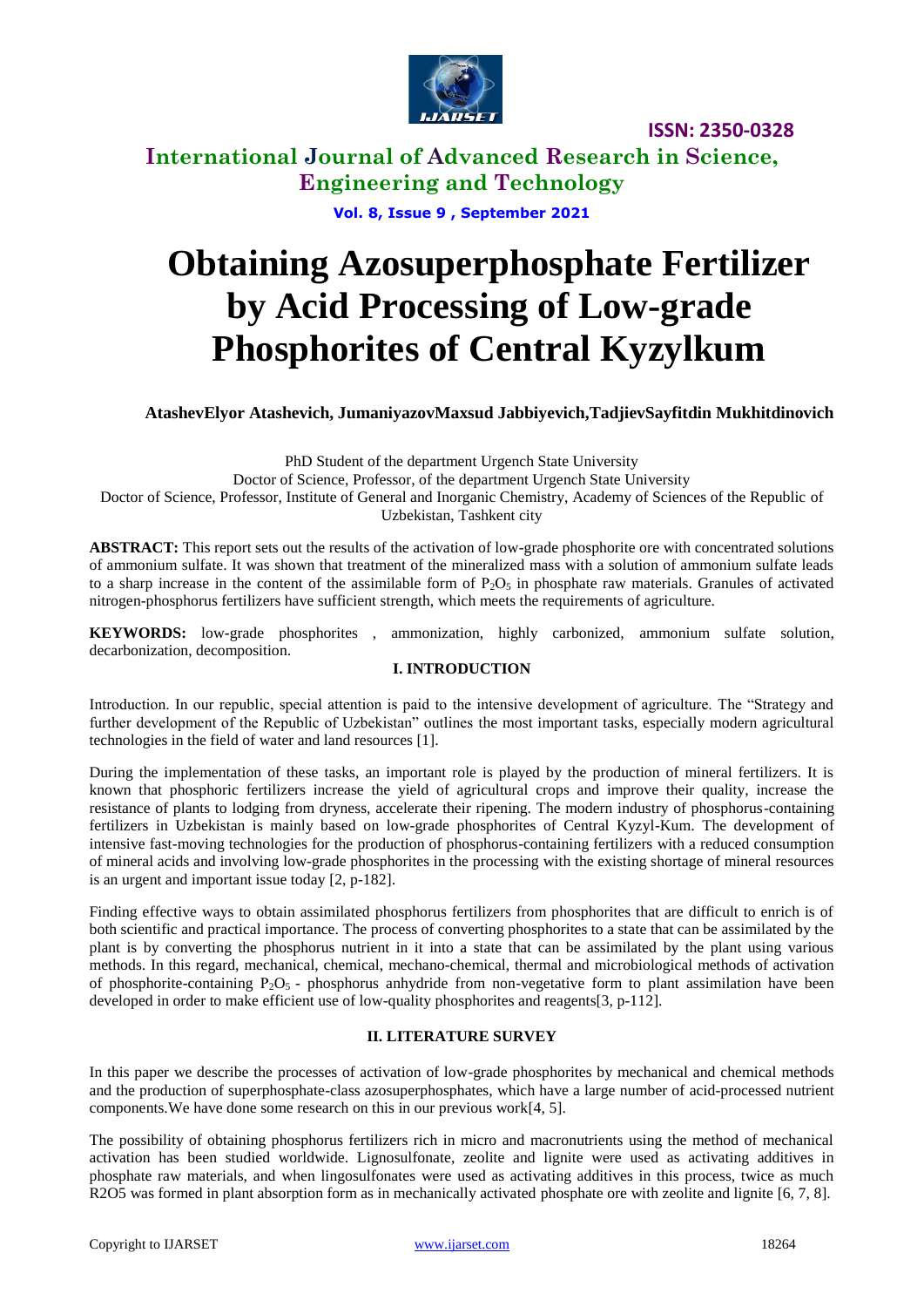

## **International Journal of Advanced Research in Science, Engineering and Technology**

#### **Vol. 8, Issue 9 , September 2021**

Despite the fact that the scientific and practical recommendations developed by scientists are sufficient, today the demand for phosphorus fertilizers in agriculture is not fully met. Another major reason for this is the declining supply of high quality phosphorites worldwide today.Based on the above problems, the creation of superphosphate fertilizers from low-grade phosphate raw materials, which are used today, is one of the main current problems.

#### **III. METHODOLOGY AND EXPERIMENTAL RESULTS**

Based on these problems, one of the main tasks in this article is to study the processes of mechanical and chemical decomposition of low-grade Central Kyzylkumphosphorites in Uzbekistan. To obtain azo superphosphate, we first investigated the chemical composition and properties of low-grade phosphorites of the Central Kyzyl- Kum. For laboratory experiments used low-grade phosphate raw materials called mineralized mass is a product of dry screening of phosphorite ore. The chemical composition of phosphorites is as follows:  $P_2O_{5.9}$ : 12,38-13,94%,  $P_2O_{5.88}$ : 1,95-1,99%; СаО 43,78-44,06%; MgO 1,96-2,11%; Fe<sub>2</sub>O<sub>3</sub> 1,78-1,80%; Al<sub>2</sub>O<sub>3</sub> 1,21-1,48%; CO<sub>2</sub> 19,10-19,73%; SO<sub>3</sub> 2,10-2,56%; F 0,42-1,45%; H<sub>2</sub>O 1,17-1,78%.

The content of all forms of phosphorus (total, assimilable, and water-soluble) in phosphate raw materials and finished products was determined according to the standard method. The determination of sulfates in phosphorite was carried out by the weight method, deposition in the form of barium sulfate. Carbon dioxide was determined by treating a sample of the sample with hydrochloric acid, followed by absorption of  $CO<sub>2</sub>$  with an alkali solution. Moisture was determined by drying to constant weight at a temperature of 80-105°C[9; 10; 11; 12].

In the experimental processes, ammonium sulfate was first added with concentrated sulfuric acid and then to the decomposition process using various methods. The effects of ammonium sulfate on decomposition processes were studied.

Depending on the concentration and norm of sulfuric acid, the calculated amount of phosphorite was treated with acid by mixing thoroughly for 20 minutes to determine the degree of decomposition of the phosphate raw material. After cooling, the obtained superphosphates were subjected to chemical analysis in the prescribed manner. The experimental results are shown in Tables 1 and 2.

Obtaining fertilizers by decomposing low-grade phosphorites at an incomplete rate of concentrated sulfuric acid differs from the classical methods in that upon the completion of the interaction of the components, the resulting mass is constantly fragmented into small aggregated particles, which, in turn, are continuously enveloped with excess phosphate feedstock**.**

| Degree of decomposition of unenficied phosphate rock depending on the concentration and norm of suffuric acid |                                                   |                                       |                                                  |          |            |                  |  |
|---------------------------------------------------------------------------------------------------------------|---------------------------------------------------|---------------------------------------|--------------------------------------------------|----------|------------|------------------|--|
| Norm                                                                                                          |                                                   | Content $P_2O_5$ , % in ready product |                                                  | $CO2,\%$ | $H_2O, \%$ | Coefficient      |  |
| $H_2SO_4$ , %                                                                                                 | gen                                               | ass                                   | water                                            |          |            | decomposition, % |  |
|                                                                                                               |                                                   |                                       | Phosphorite decomposition with 70% sulfuric acid |          |            |                  |  |
| 20                                                                                                            | 16,62                                             | 3,59                                  | 0,99                                             | 12,80    | 1,94       | 21,60            |  |
| 50                                                                                                            | 14,38                                             | 7.56                                  | 2.62                                             | 8,90     | 3,10       | 52,57            |  |
| 70                                                                                                            | 13,10                                             | 9,58                                  | 3,96                                             | 7,20     | 5,48       | 73,12            |  |
| 80                                                                                                            | 12,58                                             | 10,30                                 | 4,58                                             | 4,30     | 7,36       | 81,87            |  |
|                                                                                                               |                                                   |                                       | Phosphorite decomposition with 80% sulfuric acid |          |            |                  |  |
| 20                                                                                                            | 17,14                                             | 3,81                                  | 1,21                                             | 11,80    | 0.36       | 22,22            |  |
| 50                                                                                                            | 14,56                                             | 8,02                                  | 2,88                                             | 8,10     | 2,32       | 55,08            |  |
| 70                                                                                                            | 13,42                                             | 10,04                                 | 4,17                                             | 6,10     | 3,57       | 74,81            |  |
| 80                                                                                                            | 12,95                                             | 10,70                                 | 5,14                                             | 3,90     | 4,27       | 82,62            |  |
|                                                                                                               | Phosphorite decomposition with 93 % sulfuric acid |                                       |                                                  |          |            |                  |  |
| 20                                                                                                            | 17,10                                             | 3,98                                  | 1,53                                             | 11.30    | 0.83       | 23,27            |  |
| 50                                                                                                            | 14,80                                             | 8,32                                  | 3,10                                             | 7,80     | 1,35       | 56,21            |  |
| 70                                                                                                            | 13,60                                             | 10,71                                 | 4,39                                             | 5,70     | 2,45       | 78,75            |  |
| 80                                                                                                            | 13,17                                             | 11,14                                 | 5,43                                             | 3,43     | 2,68       | 84,58            |  |

Тable 1

Degree of decomposition of unenriched phosphate rock depending on the concentration and norm of sulfuric acid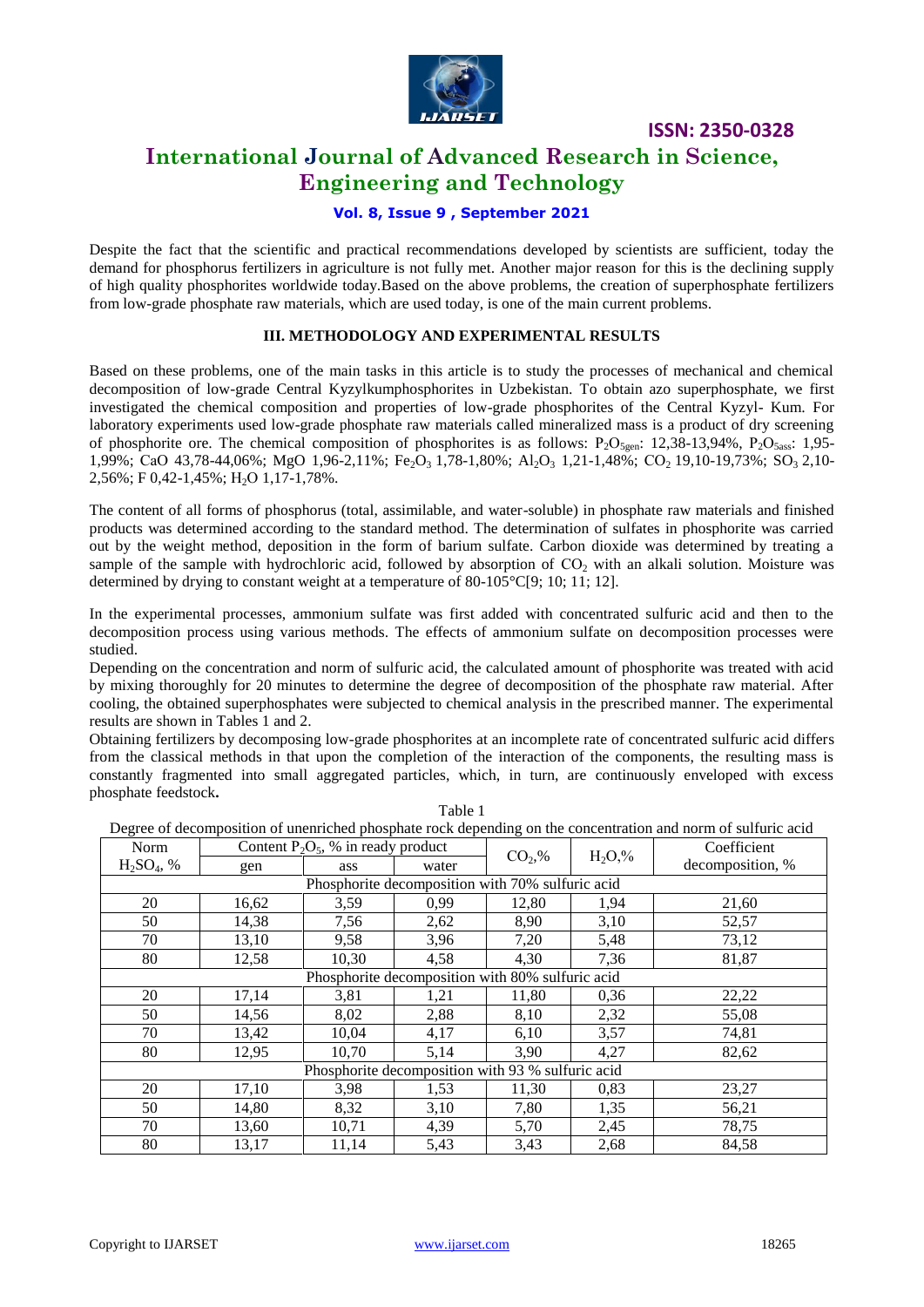

# **ISSN: 2350-0328 International Journal of Advanced Research in Science, Engineering and Technology**

## **Vol. 8, Issue 9 , September 2021**

| The degree of decomposition of poor phosphorites depending on the concentration and norm of sulfuric acid |                                                   |                                       |                                                  |          |          |                  |  |
|-----------------------------------------------------------------------------------------------------------|---------------------------------------------------|---------------------------------------|--------------------------------------------------|----------|----------|------------------|--|
| Norm                                                                                                      |                                                   | Content $P_2O_5$ , % in ready product |                                                  | $CO2,\%$ | $H_2O,%$ | Coefficient      |  |
| $H_2SO_4$ , %                                                                                             | gen                                               | ass                                   | water                                            |          |          | decomposition, % |  |
|                                                                                                           |                                                   |                                       | Phosphorite decomposition with 70% sulfuric acid |          |          |                  |  |
| 20                                                                                                        | 10,97                                             | 1,63                                  | 0,47                                             | 16,75    | 2,00     | 14,85            |  |
| 50                                                                                                        | 9,45                                              | 4,60                                  | 1,23                                             | 12,61    | 3,81     | 48,67            |  |
| 70                                                                                                        | 8,75                                              | 6,05                                  | 2,15                                             | 9,28     | 4,79     | 69,14            |  |
| 80                                                                                                        | 8,56                                              | 6,30                                  | 2,74                                             | 6,35     | 5,45     | 73,59            |  |
|                                                                                                           |                                                   |                                       | Phosphorite decomposition with 80% sulfuric acid |          |          |                  |  |
| 20                                                                                                        | 10,99                                             | 1,85                                  | 0.57                                             | 16,22    | 0.58     | 16,83            |  |
| 50                                                                                                        | 9,80                                              | 4,92                                  | 1,48                                             | 10,51    | 1,93     | 50,20            |  |
| 70                                                                                                        | 8,92                                              | 6,32                                  | 2,54                                             | 7,04     | 2,10     | 70,85            |  |
| 80                                                                                                        | 8,18                                              | 6,42                                  | 2,84                                             | 4,88     | 2,31     | 78,48            |  |
|                                                                                                           | Phosphorite decomposition with 93 % sulfuric acid |                                       |                                                  |          |          |                  |  |
| 20                                                                                                        | 11,30                                             | 2,10                                  | 0,75                                             | 15,63    | 0,04     | 18,58            |  |
| 50                                                                                                        | 10,15                                             | 5,38                                  | 1,94                                             | 9,75     | 1,65     | 53,00            |  |
| 70                                                                                                        | 9,49                                              | 6,94                                  | 2,98                                             | 5,91     | 1,83     | 73,12            |  |
| 80                                                                                                        | 9,14                                              | 7,36                                  | 3,36                                             | 4,18     | 2,05     | 80,52            |  |

Table2

The interaction of unenriched fosphatesi with sulfuric acid proceeds very easily and practically ends in 5-7 minutes. The process is exothermic, the temperature, depending on the norm of sulfuric acid, rises to 35-80 ° C.

It was found that with an increase in the norm and concentration of sulfuric acid, the degree of decomposition of phosphorite increases. With a change in the concentration of sulfuric acid from 70 to 93%, the decomposition coefficient increases by only 1.02-1.07 times, and when its norm changes from 20 to 80%,  $K_p$  increases on average by 3.65 times. The decomposition of fosphates below 70% sulfuric acid leads to the formation of a product with a low decomposition coefficient, and with an increase in its norm above 40% from stoichiometry, a smearing mass is formed. Based on the results of the experiment, it was found that in the studied range of sulfuric acid concentrations up to its 50% norm, a powdery product is obtained containing 14-17% of total  $P_2O_5$ , of which 20-50% are in the form assimilated by plants. With an increase in the norm of sulfuric acid, the granulometric composition of simple superphosphate improves. So, for example, at a 70% norm of sulfuric acid, the content of the 1-4 mm fraction is 50-60%, and at 80% it is 70-75%. The samples lack particles larger than 10 mm. The decomposition of poor phosphorites by concentrated sulfuric acid practically does not differ from that of unenriched phosphum. The decomposition coefficient of poor phosphorites is 5- 10% lower compared to phosphates. This is due to the presence of large fractions of phosphorite and a high content of carbonate minerals.

In this regard, to study the possibilities of obtaining a complex fertilizer, azo superphosphate from low-grade phosphate central Kyzyl-Kum, when they are decomposed with a lower norm acid in the presence of ammonium sulfate, the solubility of the latter in solutions of different concentrations of sulfuric acid depending on temperature was determined. During the experiment, ammonium sulfate and its solutions with a concentration of 5 to 20% and 100 g of phosphorite samples were used to determine the decomposition efficiency of phosphorites using mineral salts. The acidic saline solution was prepared by dissolving ammonium sulfate in 93% concentrated sulfuric acid. In Table 3, a solution of ammonium sulfate in sulfuric acid was prepared under normal room conditions.

Table 3

| No | content    | Ammonium Sulfate Contents 100 g $H_2SO_4$ | The composition of the solution, wt.% |                |                  |  |
|----|------------|-------------------------------------------|---------------------------------------|----------------|------------------|--|
|    |            |                                           | $H_2SO_4$                             | $(NH_4)_2SO_4$ | H <sub>2</sub> O |  |
|    | 1- content |                                           | 88.57                                 | 4.76           | 6,67             |  |
|    | 2- content |                                           | 84,56                                 | 9.09           | 6,35             |  |
|    | 3- content |                                           | 80,87                                 | 13,04          | 6,09             |  |
|    | 4- content | 20                                        | 77.50                                 | 16,67          | 5,83             |  |

|  | Solubility of ammonium sulfate in sulfuric acid, at room temperature |  |  |  |
|--|----------------------------------------------------------------------|--|--|--|
|  |                                                                      |  |  |  |

.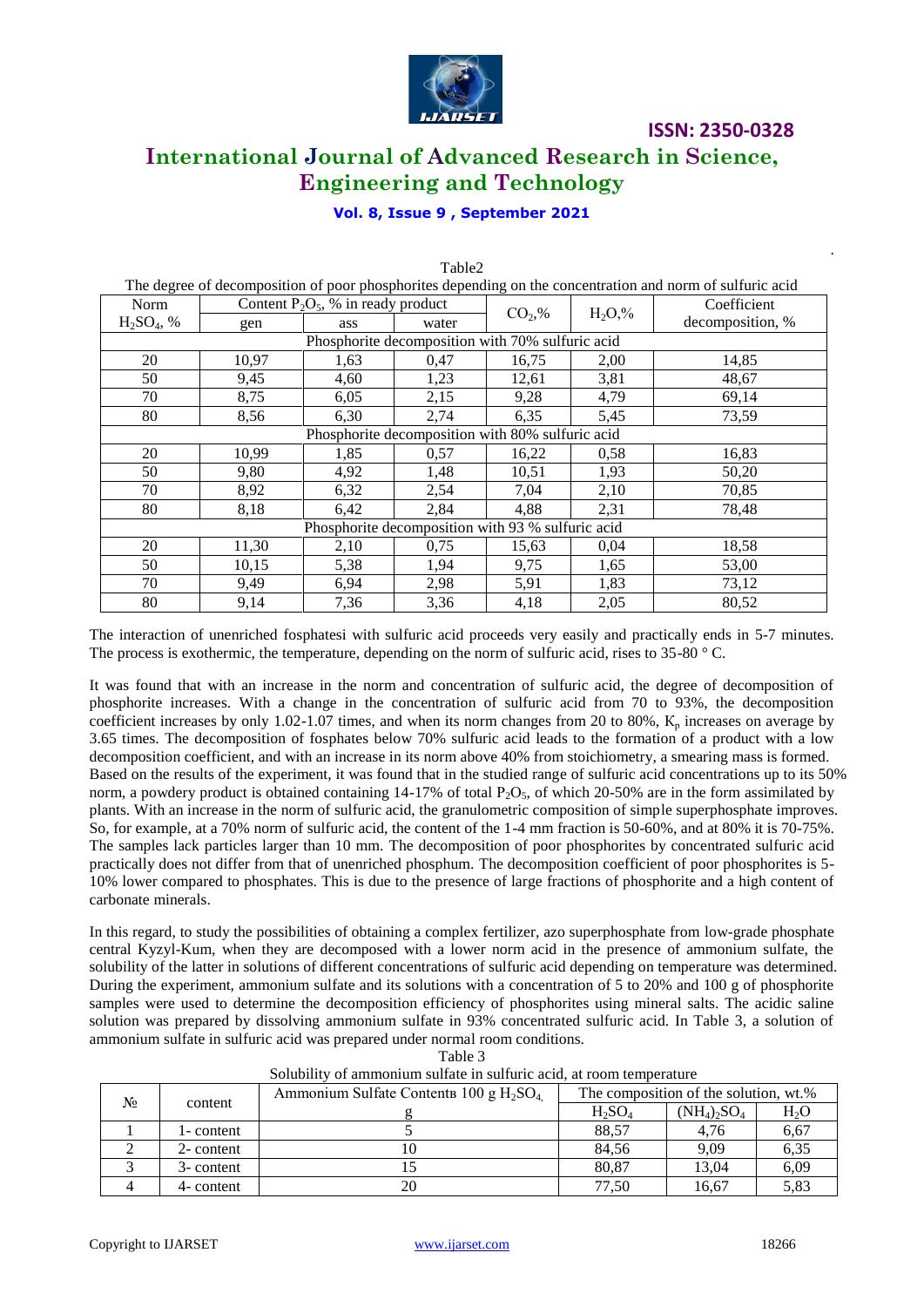

## **International Journal of Advanced Research in Science, Engineering and Technology**

## **Vol. 8, Issue 9 , September 2021**

Acid decomposition of the samples was carried out under laboratory conditions at room temperature, with constant stirring of the phosphorite samples and the acidic saline solution for 5–20 min. The main nutrients in the complex phosphorus fertilizer obtained as a result of the experiment - various forms of phosphorus anhydride (simple, plantabsorbing part), nitrogen were chemically analyzed. Studies show that as the concentration of ammonium sulfate in solution increases, so does the rate of decomposition of phosphorites. The results of the analysis are presented in Table 4 below.

Table 4 Analysis of samples of low-grade phosphorite on the basis of different percentage solutions of ammonium sulfate-

|                            | sulfuric acid                   |            |            |               |               |                                                         |       |  |  |
|----------------------------|---------------------------------|------------|------------|---------------|---------------|---------------------------------------------------------|-------|--|--|
| Norm<br>$N_2$<br>$H_2SO_4$ | pH (bazed on 10%<br>suspension) |            |            | $P_2O_5$ , %  |               | $\frac{\mathrm{P_2O_{5(ass)}}}{\mathrm{P_2O_{5(gen)}}}$ |       |  |  |
|                            |                                 | $pH_{beg}$ | $pH_{end}$ | $P_2O_{5gen}$ | $P_2O_{5ass}$ |                                                         |       |  |  |
|                            |                                 |            |            | 1- content    |               |                                                         |       |  |  |
|                            | 100                             | 4,1        | 6,9        | 10,74         | 8,56          | 0,66                                                    | 79,10 |  |  |
| $\overline{2}$             | 80                              | 4,2        | 7,0        | 11,46         | 8,03          | 0,53                                                    | 70,10 |  |  |
| 3                          | 60                              | 4,3        | 7,2        | 12,30         | 5,65          | 0,39                                                    | 45,90 |  |  |
|                            |                                 |            |            | 2- content    |               |                                                         |       |  |  |
|                            | 100                             | 4,2        | 6,8        | 10,31         | 8,38          | 1,25                                                    | 81,30 |  |  |
| $\overline{2}$             | 80                              | 4,3        | 6,9        | 11,00         | 7,78          | 0,99                                                    | 70,71 |  |  |
| 3                          | 60                              | 4,4        | 7,2        | 11,74         | 5,49          | 0,75                                                    | 46,80 |  |  |
|                            |                                 |            |            | 3- content    |               |                                                         |       |  |  |
| 1                          | 100                             | 3,8        | 6,7        | 9,96          | 8,31          | 1,81                                                    | 83,52 |  |  |
| $\overline{2}$             | 80                              | 3,9        | 6,8        | 10,60         | 7,65          | 1,43                                                    | 72,17 |  |  |
| 3                          | 60                              | 4,0        | 7,1        | 11,50         | 5,58          | 1,07                                                    | 48,52 |  |  |
| 4- content                 |                                 |            |            |               |               |                                                         |       |  |  |
| 1                          | 100                             | 3,2        | 6,8        | 8,62          | 7,45          | 2,30                                                    | 86,13 |  |  |
| 2                          | 80                              | 3,4        | 6,9        | 10,01         | 7,43          | 1,83                                                    | 74,20 |  |  |
| 3                          | 60                              | 3,6        | 7,2        | 10,64         | 5,33          | 1,37                                                    | 50,12 |  |  |

As can be seen from the table above, an increase in the rate of solution used in the process leads to an increase in the rate of decomposition of the raw material. When the rate of 1-component solution was increased on a certain interval from 60 to 100, the decomposition rate was observed to increase from 45.90% to 79.10%, and when the 2-component solution was used, the decomposition rate was increased from 46.80% to 81.30%. When the norms of solutions 3 and 4 were increased from 60 to 100%, they increased by 1.72 times, respectively, to 83.52 and 86.13%. The initial absorbable form of  $P_2O_5$  in the raw material was found to increase 2.73 and 4.39 times, respectively, in the stichiometric amount of solution during decomposition.

In subsequent experimental processes, low-grade phosphorite was decomposed at different rates of sulfuric acid and introduced into the process by spraying with an aqueous solution of 20% ammonium sulfate (5%, 10%, 15%, 20%) relative to the amount of mass formed. The results were chemically analyzed (Table 5).

Table 5

|--|

| $2.229$ $0.2220$ $0.0202$ $0.022$ $0.020$ $0.000$<br>$\mathbf{r}$ |               |               |                     |                 |                 |      |  |
|-------------------------------------------------------------------|---------------|---------------|---------------------|-----------------|-----------------|------|--|
| Number                                                            | $P_2O_5$ , %  |               |                     | $P_2O_{5(ass)}$ | CO <sub>2</sub> |      |  |
| content                                                           | $P_2O_{5gen}$ | $P_2O_{5ass}$ | $P_2O_{5water}$     | $P_2O_{5(gen)}$ | $\%$            | N, % |  |
|                                                                   |               |               | $H_2SO_4$ norm 100  |                 |                 |      |  |
| l-content                                                         | 10,82         | 9,13          | 1,65                | 84,38           | 6,21            | 0,26 |  |
| 2- content                                                        | 10,34         | 8,97          | 2,12                | 86,72           | 5,91            | 0,51 |  |
| 3- content                                                        | 9,86          | 8,65          | 3,01                | 87,68           | 4,15            | 0,74 |  |
| 4- content                                                        | 8,42          | 7,46          | 3,45                | 88,60           | 3,82            | 1,00 |  |
|                                                                   |               |               | $H_2SO_4$ - norm 80 |                 |                 |      |  |
| 1- content                                                        | 11,52         | 7,57          | 0,96                | 65,71           | 8,12            | 0,38 |  |
| 2- content                                                        | 11,09         | 7,38          | 1,32                | 66,54           | 7,01            | 0,67 |  |
| 3- content                                                        | 10,78         | 7,31          | 2,45                | 67,81           | 6,64            | 0,76 |  |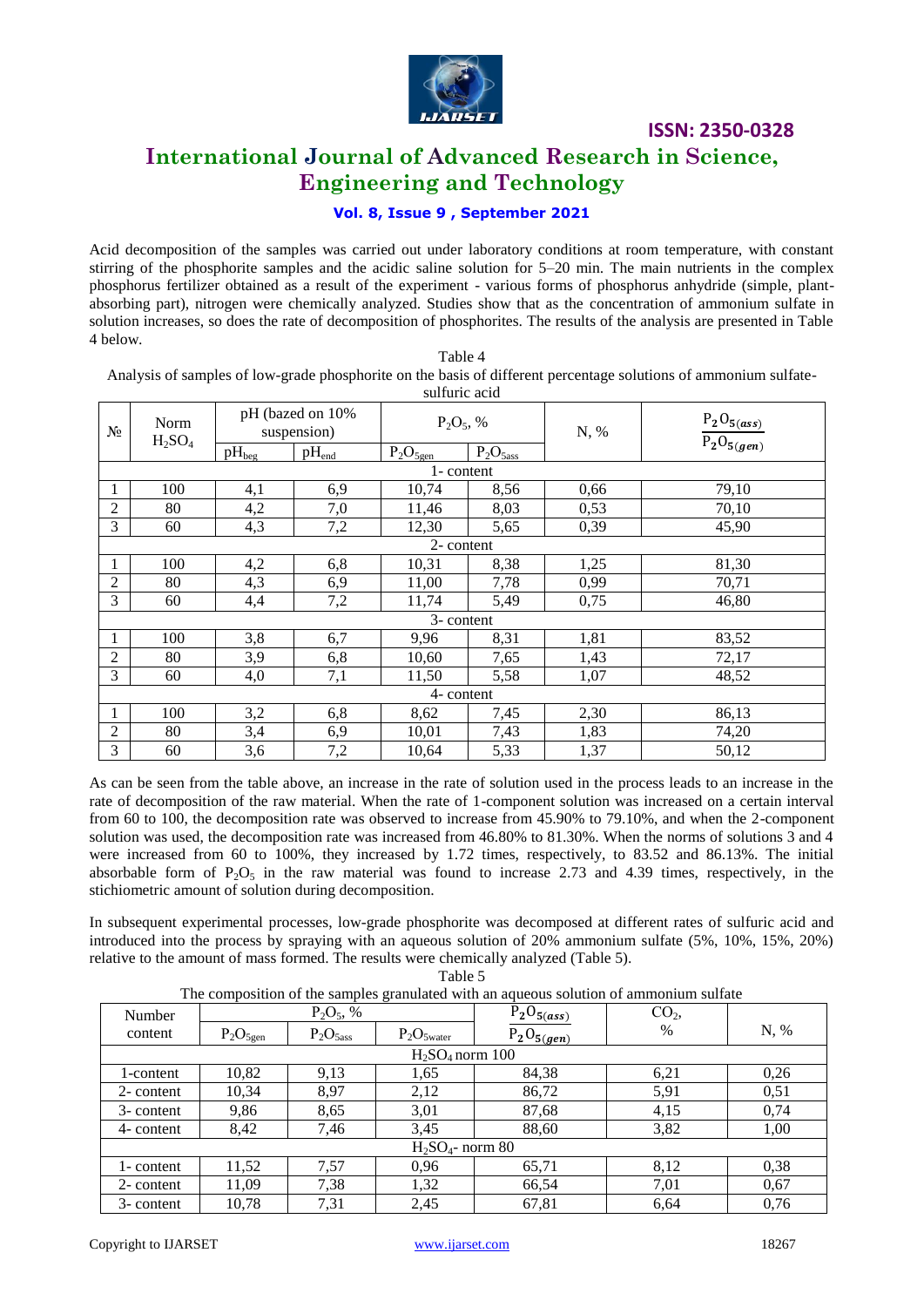

# **International Journal of Advanced Research in Science, Engineering and Technology**

#### **Vol. 8, Issue 9 , September 2021**

| 4- content | 10.19 | 6.99 | 3,08                | 68.59 | 4.88  | 1,03 |
|------------|-------|------|---------------------|-------|-------|------|
|            |       |      | $H_2SO_4$ - norm 60 |       |       |      |
| 1- content | 12,35 | 5,29 | 0.91                | 42,80 | 12.21 | 0,45 |
| 2- content | 1,84  | 5,17 | 1,29                | 43,66 | 12,00 | 0,74 |
| 3- content | 1.45  | 5.22 | 2,15                | 45.58 | 10.01 | 1,01 |
| 4- content | 10,34 | 4.97 | 2,66                | 48,06 | 9,00  | 1.12 |

The results of the analysis show that after 100% decomposition of sulfuric acid, the composition of fertilizers obtained by granulation using a 5-20% aqueous solution of  $(NH_4)_2SO_4$  -ammonium sulfate, the total amount of P<sub>2</sub>O<sub>5</sub> in the fertilizer increased by 10.82 with increasing concentration of  $(NH_4)_2SO_4$ . - decreased to 8.42%, and the decomposition rate increased from 84.38% to 88.60%, respectively. When stichiometric acid standards of 60-80 are used in the decomposition process, the total amount of  $P_2O_5$  in the solution (NH<sub>4</sub>)<sub>2</sub>SO<sub>4</sub> decreases with increasing concentration of to 12.35-10.34% and 11.52-10.19%, respectively, and vice versa. levels increased to 42.80-48.06% and 65.71 to 68.59%, respectively. Also, the plant assimilation form of  $P_2O_5$  in the primary raw material was 1.95%, after the decomposition process, this figure increased by 2.54 and 4.68 times, respectively, to 4.97 and 9.13%, respectively, with an increase in the amount of stichiometric acid.

In subsequent studies, low-grade phosphorites were mechano-chemically activated for 30 min with seemingly crushed ammonium sulfate, and then the products were obtained by decomposition of them at different rates of acidstoichiometric quantities and chemical analysis (Table 6).Compounds were prepared for this process in ascending order of  $(NH_4)$ -SO<sub>4</sub>; Ammonium sulphate was activated by adding 5% of phosphorite content in composition 1, 10% in content 2, 15% in content 3 and 20% in content 4.

| Number    |               | $P_2O_5$ , %  |                     | $P_2O_{5(ass)}$ | CO <sub>2</sub> |      |
|-----------|---------------|---------------|---------------------|-----------------|-----------------|------|
| content   | $P_2O_{5gen}$ | $P_2O_{5ass}$ | $P_2O_{5water}$     | $P_2O_{5(gen)}$ | $\%$            | N, % |
|           |               |               | $H_2SO_4$ norm 100  |                 |                 |      |
| l-content | 10,54         | 9,61          | 1,72                | 91,14           | 6,01            | 0,70 |
| 2-content | 10,28         | 9,39          | 2,20                | 91,34           | 5,61            | 1,36 |
| 3-content | 9,84          | 9,18          | 3,05                | 93,29           | 4,05            | 1,98 |
| 4-content | 8,54          | 8,04          | 3,49                | 94,15           | 3,02            | 2,56 |
|           |               |               | $H2SO4$ - norm 80   |                 |                 |      |
| 1-content | 11,46         | 7,93          | 0,98                | 69,20           | 8,02            | 0,76 |
| 2-content | 11,06         | 7,73          | 1,34                | 69,89           | 6,85            | 2,24 |
| 3-content | 10,51         | 7,58          | 2,47                | 72,12           | 6,54            | 3,35 |
| 4-content | 10,11         | 7,36          | 3,13                | 72,79           | 4,08            | 4,46 |
|           |               |               | $H_2SO_4$ - norm 60 |                 |                 |      |
| 1-content | 12,28         | 5,57          | 0,94                | 45,35           | 10,01           | 0,84 |
| 2-content | 11,48         | 5,40          | 1,29                | 47,03           | 9,00            | 2,45 |
| 3-content | 11,24         | 5,47          | 2,17                | 48,66           | 8,01            | 3,66 |
| 4-content | 10,07         | 5,09          | 2,68                | 50,54           | 7,71            | 4,85 |

Table 6 Results of decomposition of mechanically activated samples with sulfuric acid

When studying the composition of samples decomposed at 100% sulfuric acid, it was observed that the total amount of R2O5 in it decreased by 10.54-8.54%, and the decomposition coefficient increased from 91.14% to 94.15%. In the decomposition of phosphorite, the total amount of  $P_2O_5$  in the content decreases from 12.28 to 10.07% and from 11.46 to 10.11%, while the rate of decomposition is 45.35-50.54%, respectively, when the rate of sulfuric acid increases by 60-80%. and 69.20-72.79%. As a result of these studies, the amount of 1.95% absorbent  $P_2O_5$  in the raw material increased 2.61-4.95 times after decomposition, from 5.09 to 9.61%.

The effectiveness of ammonium sulfate in the decomposition rate of phosphorites has been scientifically substantiated as a result of the study. The inclusion of ammonium sulfate leads to an increase in the absorbable form of  $P_2O_5$  in the raw material from 1.56 to 4.95 times. However, we know that ammonium sulfate reacts with the monocalcium phosphate formed in the composition to form  $NH_4H_2PO_4$ , resulting in the formation of large amounts of calcium sulfate in the samples.With this in mind, in the later stages of the study, the processes of melting ammonium sulfate salt at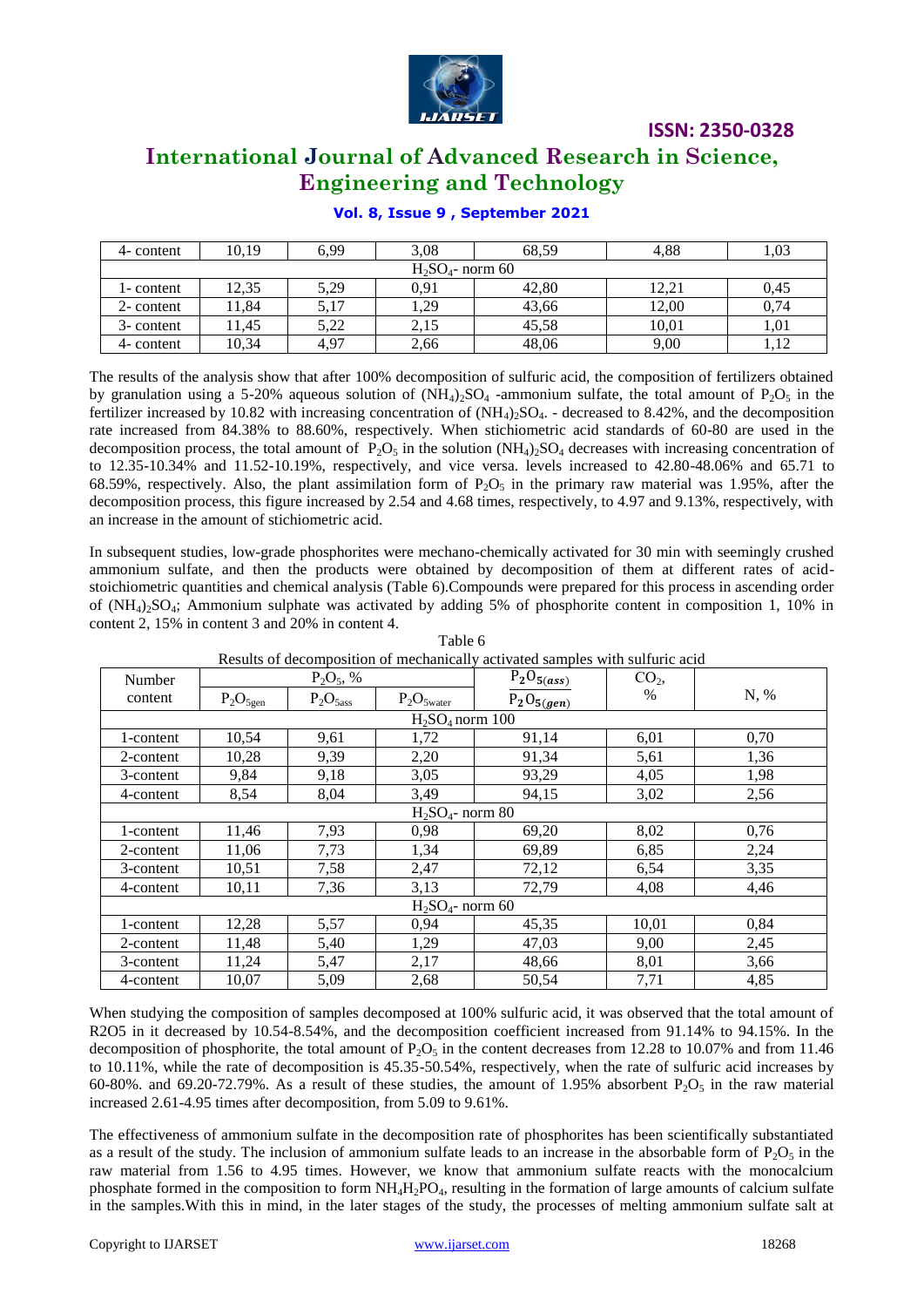

# **International Journal of Advanced Research in Science, Engineering and Technology**

#### **Vol. 8, Issue 9 , September 2021**

normal (room) conditions at the highest value in sulfuric acid of different concentrations were studied. As the concentration of sulfuric acid in the process increased, a decrease in the solubility of ammonium sulfate was observed (Table 7).

Table 7

| Solubility of ammonium sulfate in sulfuric acid, at room temperature |             |                                 |                                       |                |        |  |  |  |  |
|----------------------------------------------------------------------|-------------|---------------------------------|---------------------------------------|----------------|--------|--|--|--|--|
| N <sub>2</sub>                                                       | Conc.       | Ammonium Sulfate Contents 100 g | The composition of the solution, wt.% |                |        |  |  |  |  |
|                                                                      | $H_2SO_4$ % | $H_2SO_4$ g                     | $H_2SO_4$                             | $(NH_4)_2SO_4$ | $H_2O$ |  |  |  |  |
|                                                                      | 65          | 43.0                            | 45,77                                 | 30,28          | 23,95  |  |  |  |  |
|                                                                      | 75          | 40.0                            | 53,57                                 | 28,57          | 17,86  |  |  |  |  |
|                                                                      | 85          | 35.0                            | 62,96                                 | 25,92          | 11,12  |  |  |  |  |
|                                                                      | 93          | 30.0                            | 71,30                                 | 23.12          | 5,58   |  |  |  |  |

Taking into account the high degree of decomposition in concentrated sulfuric acid during the processing of phosphorites and the increase in water-soluble forms of  $P_2O_5$  in the finished product, as well as sulfuric acid concentrations in a solution of ammonium sulfate in sulfuric acid were 53.57-71.30%. The concentrations of ammonium sulfate in the selected solutions are 28.57%, 25.92% and 23.12%, respectively. Experiments were carried out on the basis of different (15-60) norms of stichiometric quantities of solutions.

| г |  |
|---|--|

Decomposition of unenriched fosphates with an incomplete norm of sulfuric acid in the presence of ammonium sulfate

| Norm      |          | Content $P_2O_5$ , % |        |                 |      |          | Coefficient,                                                                                                                                   |
|-----------|----------|----------------------|--------|-----------------|------|----------|------------------------------------------------------------------------------------------------------------------------------------------------|
| $H_2SO_4$ |          | In ready product     |        | CO <sub>2</sub> | N,   | $H_2O$ , | decomposition,                                                                                                                                 |
| $\%$      | general. | ass                  | water. | $\%$            | $\%$ | $\%$     | %                                                                                                                                              |
|           |          |                      |        |                 |      |          | Decomposition with a solution of the content 53,57% $H_2SO_4$ -28,57% (NH <sub>4</sub> ) <sub>2</sub> SO <sub>4</sub> -17,86% H <sub>2</sub> O |
| 15        | 16,70    | 3,69                 | 1,05   | 12,10           | 0,96 | 0,16     | 22,09                                                                                                                                          |
| 40        | 14,02    | 7,50                 | 2,67   | 8,40            | 2,01 | 2,61     | 53,49                                                                                                                                          |
| 50        | 12,62    | 9,33                 | 3,97   | 6,90            | 2,54 | 3,36     | 73,93                                                                                                                                          |
| 60        | 12,16    | 10,07                | 5,69   | 4,10            | 2,79 | 3,94     | 82,81                                                                                                                                          |
|           |          |                      |        |                 |      |          | Decomposition with a solution of the content 62,96% $H_2SO_4$ -25,92% (NH <sub>4</sub> ) <sub>2</sub> SO <sub>4</sub> -11,12% H <sub>2</sub> O |
| 15        | 16,97    | 3,87                 | 1,31   | 11,1            | 0,77 | 0,56     | 22,80                                                                                                                                          |
| 40        | 14,50    | 8,15                 | 2,95   | 7,80            | 1,66 | 0,84     | 56,20                                                                                                                                          |
| 50        | 13,18    | 9,92                 | 4,22   | 5,70            | 2,27 | 1,49     | 75,26                                                                                                                                          |
| 60        | 12,69    | 10,54                | 5,11   | 3,20            | 2,33 | 2,02     | 83,05                                                                                                                                          |
|           |          |                      |        |                 |      |          | Decomposition with a solution of the content 71,30% $H_2SO_4$ -23,12% (NH <sub>4</sub> ) <sub>2</sub> SO <sub>4</sub> -5,58% H <sub>2</sub> O  |
| 15        | 17,10    | 4,10                 | 1,59   | 10,9            | 0,59 | 0,41     | 23,97                                                                                                                                          |
| 40        | 15,06    | 8,59                 | 3,29   | 7,30            | 1,31 | 0,49     | 57,03                                                                                                                                          |
| 50        | 13,88    | 10,98                | 5,91   | 5,10            | 1,69 | 0,63     | 79,10                                                                                                                                          |
| 60        | 13,48    | 11,68                | 5,90   | 3,01            | 1,88 | 0,79     | 86,64                                                                                                                                          |

Тable 9.

| Decomposition of poor phosphorites with an incomplete norm of sulfuric acid in the presence of ammonium sulfate                                |                  |                      |        |                 |      |          |                |  |  |  |  |
|------------------------------------------------------------------------------------------------------------------------------------------------|------------------|----------------------|--------|-----------------|------|----------|----------------|--|--|--|--|
| Norm                                                                                                                                           |                  | Content $P_2O_5$ , % |        |                 |      |          | Coefficient,   |  |  |  |  |
| $H_2SO_4$                                                                                                                                      | In ready product |                      |        | CO <sub>2</sub> | N,   | $H_2O$ , | decomposition, |  |  |  |  |
| %                                                                                                                                              | general.         | ass.                 | water. | $\%$            | $\%$ | $\%$     | %              |  |  |  |  |
| Decomposition with a solution of the content 53,57% $H_2SO_4$ -28,57% (NH <sub>4</sub> ) <sub>2</sub> SO <sub>4</sub> -17,86% H <sub>2</sub> O |                  |                      |        |                 |      |          |                |  |  |  |  |
| 15                                                                                                                                             | 11.07            | 1,67                 | 0.63   | 16,5            | 0.98 | 1,01     | 15,08          |  |  |  |  |
| 40                                                                                                                                             | 9.25             | 4,63                 | 1,41   | 12,0            | 2,07 | 2,98     | 50,05          |  |  |  |  |
| 50                                                                                                                                             | 8,37             | 5,93                 | 2,15   | 8,9             | 2,61 | 4,10     | 70,84          |  |  |  |  |
| 60                                                                                                                                             | 8.06             | 6,03                 | 2,66   | 5,91            | 2,88 | 4,55     | 74.44          |  |  |  |  |
| Decomposition with a solution of the content 62,96% $H_2SO_4$ -25,92% (NH <sub>4</sub> ) <sub>2</sub> SO <sub>4</sub> -11,12% $H_2O$           |                  |                      |        |                 |      |          |                |  |  |  |  |
| 15                                                                                                                                             | 11,16            | 1.95                 | 0.66   | 15,9            | 0.79 | 0.98     | 17,47          |  |  |  |  |
| 40                                                                                                                                             | 9.69             | 4.99                 | 1,64   | 10,1            | 1,74 | 1,17     | 51,49          |  |  |  |  |
| 50                                                                                                                                             | 8,87             | 6,41                 | 2,67   | 6.64            | 2,22 | 1,63     | 72,26          |  |  |  |  |
| 60                                                                                                                                             | 8,53             | 6,81                 | 3,08   | 4,15            | 2,45 | 2,19     | 79,83          |  |  |  |  |